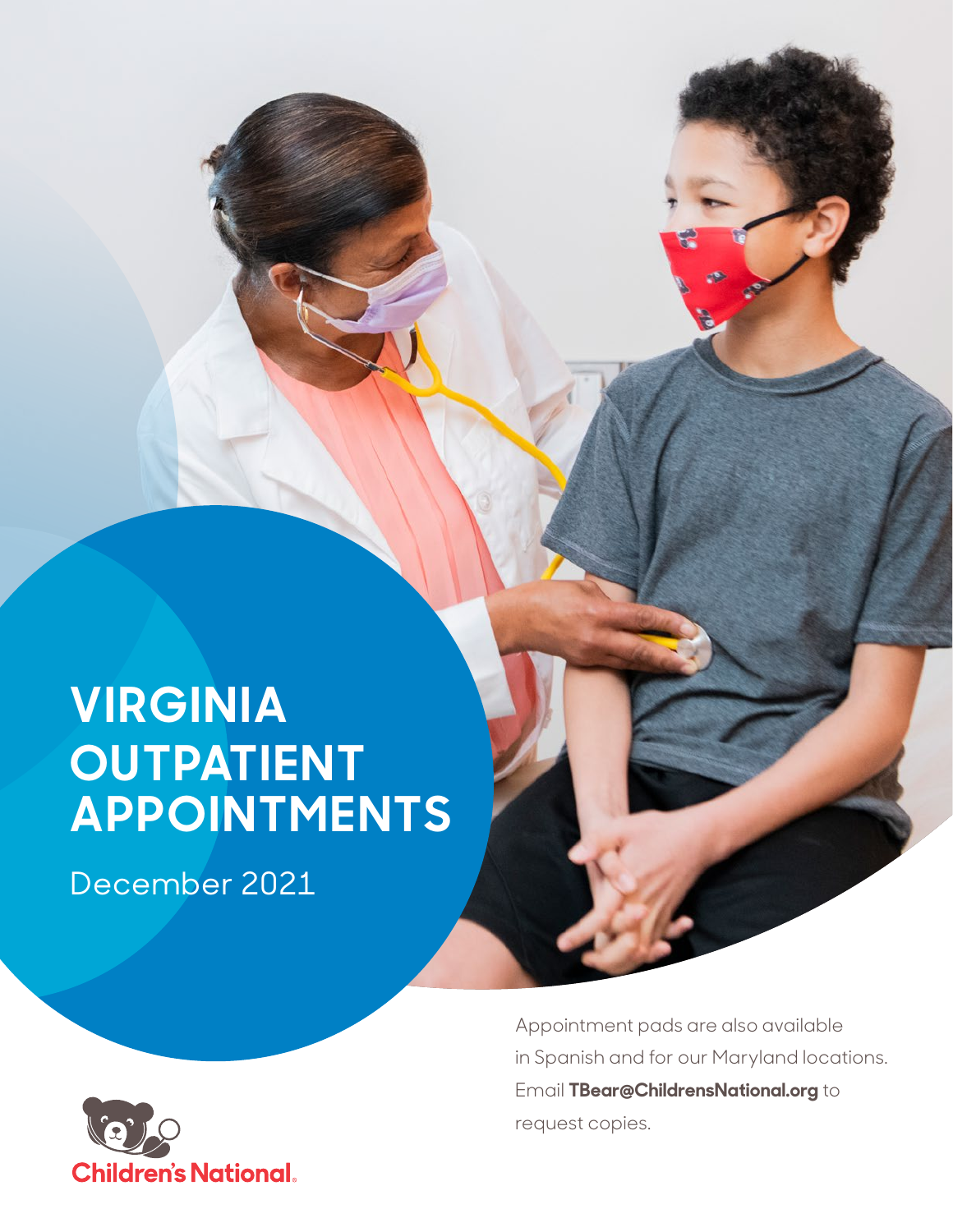

# **VIRGINIA OUTPATIENT APPOINTMENTS**

Children's National has other locations in Maryland and the District of Columbia. For a detailed list of locations and directions, visit **ChildrensNational.org/Locations**.

> **Call 888-884-BEAR (2327) to make an appointment.**

# **Northern Virginia**

3023 Hamaker Ct., Suite 300 Fairfax, VA 22031 **1-800-787-0467** | **571-226-8380 571-405-5700** (f)

# **Neurosurgery Office**

3023 Hamaker Ct., Suite 450 Fairfax, VA 22031 **571-226-8330 571-405-5900** (f)

# **Pediatric Specialists of Virginia**

**A joint venture between Inova and Children's National** 3023 Hamaker Ct., Suite 300-600 Fairfax, VA 22031 Inquiries or Appointments: **703-876-2788** Ambulatory Surgery Scheduling: **571-766-3022**

# **Virginia Hospital Center**

**Outpatient Cardiology** 1635 N. George Mason Drive, Suite 140 Arlington, VA 22205 **571-405-5959** | **571-405-5960** (f)

# **Fredericksburg**

1300 Hospital Drive, Suite 201 Fredericksburg, VA 22401 **540-681-2353** | **540-681-2381** (f)*.*

#### **Cardiology Richmond**

7603 Forest Ave., Suite 401 Richmond, VA 23229 **804-285-1611** | **804-285-1615** (f)

Providers at this location also see patients at satellite locations at

# **Chippenham Hospital**

7101 Jahnke Road, Suite 270 Richmond, VA 23225 804-285-1611 | 804-285-1615 (f)

# **Sentara Pediatric Physicians**

4374 New Town Ave., Suite 202 Williamsburg, VA 23188 804-285-1611 | 804-285-1615 (f)

*Specialty care coming soon to Centreville and Reston, Virginia.*

| <b>Cardiology Richmond</b><br>Fredericksburg | <b>Northern Virginia</b> | Virginia Hospital Center<br><b>Pediatric Specialists of VA</b> |  |
|----------------------------------------------|--------------------------|----------------------------------------------------------------|--|
| <b>Audiology</b>                             |                          | Anitha John, M.D.                                              |  |
| Emily Fustos, Au.D.                          |                          | Sairah Khan, M.D.                                              |  |
| Karen Woolman, Au.D.                         |                          | Stephanie Lacey, D.O.                                          |  |
| Cardiology                                   |                          | Linda Leatherbury, M.D.                                        |  |
| Annette Ansong, M.D.                         |                          | Jeffrey Moak, M.D.                                             |  |
| Charles Berul, M.D.                          |                          | Elizabeth Sherwin, M.D.                                        |  |
| Valerie Curren, M.D.                         |                          | <b>Child Development</b>                                       |  |
| Mary Donofrio, M.D.                          |                          | Tara Brennan, Psy.D.                                           |  |
| Mary Falterman, M.D.                         |                          | Ear, Nose and Throat (Otolaryngology)                          |  |
| Lowell Frank, M.D.                           |                          | Diego Preciado, M.D.                                           |  |
| Suma Goudar, M.D.                            |                          | Brian Reilly, M.D.                                             |  |
| Ashraf Harahsheh, M.D.                       |                          | <b>Endocrinology and Diabetes</b>                              |  |
| Thomas Hougen, M.D.                          |                          | Abby Meyers, M.D.                                              |  |